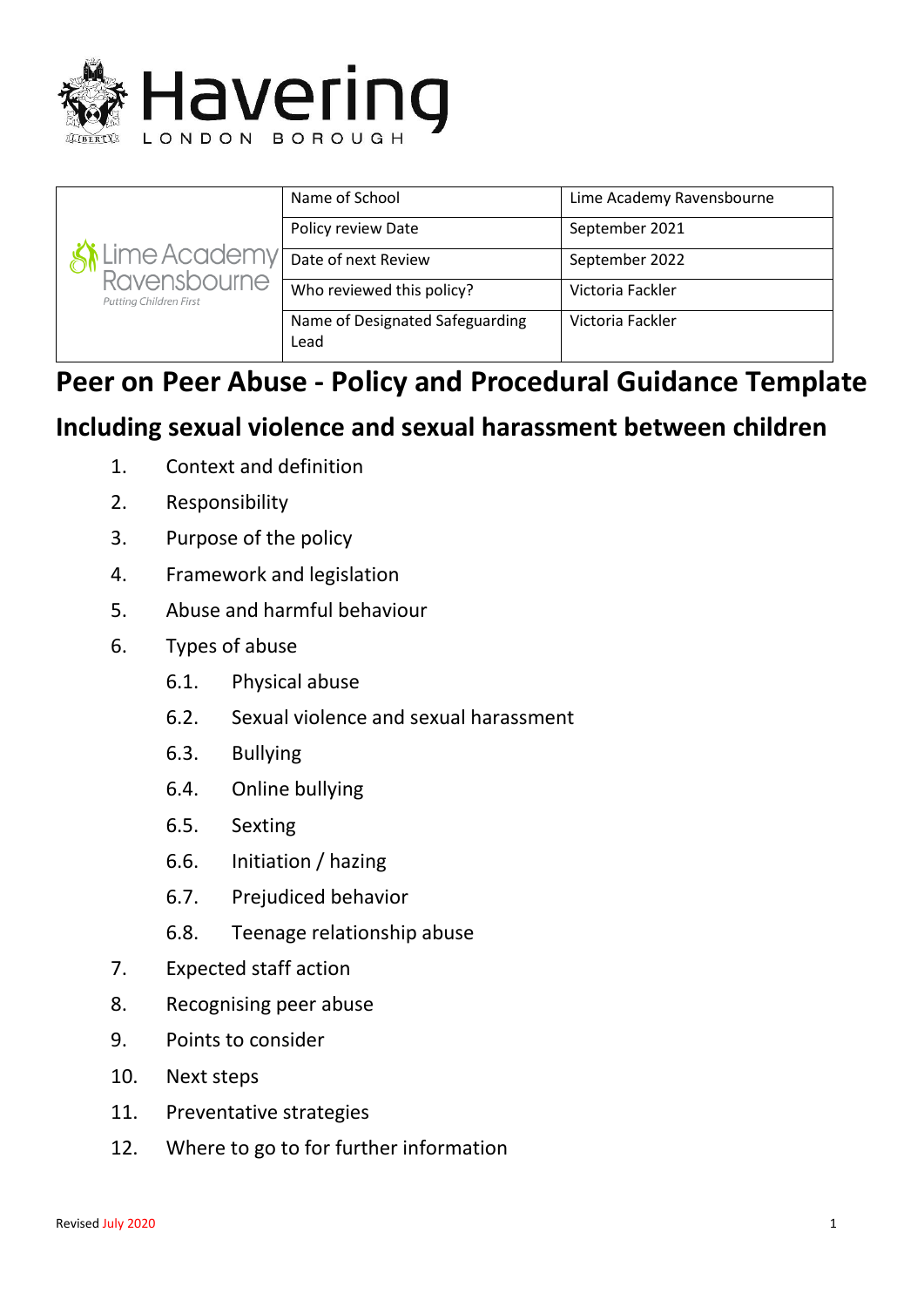### **1. Context and Definition**

## **Peer abuse is behaviour by an individual or group, intending to physically, sexually or emotionally hurt others.**

All staff should recognise that children are capable of abusing their peers.

All staff should be aware of safeguarding issues from peer abuse including:

- bullying (including online bullying)
- physical abuse such as hitting, kicking, shaking, biting, hair pulling, or otherwise causing physical harm
- sexual violence and sexual harassment
- sexting (also known as youth produced sexual imagery); and
- initiation/hazing type violence and rituals.

This abuse can:

- Be motivated by perceived differences e.g. on grounds of race, religion, gender, sexual orientation, disability or other differences
- Result in significant, long lasting and traumatic isolation, intimidation or violence to the victim; vulnerable adults are at particular risk of harm

Children or young people who harm others may have additional or complex needs e.g.:

- Significant disruption in their own lives
- Exposure to domestic abuse or witnessing or suffering abuse
- Educational under-achievement
- Involved in crime

Stopping violence and ensuring immediate physical safety is the first priority of any education setting, but emotional bullying can sometimes be more damaging than physical. School staff, alongside their Designated Safeguarding Lead and/or Deputy, have to make their own judgements about each specific case and should use this policy guidance to help.

#### **2. Responsibility**

Keeping Children Safe in Education (KCSIE), 2020 states that

'*Governing bodies and proprietors should ensure their child protection policy includes procedures to minimise the risk of peer on peer abuse and sets out how allegations of peer on peer abuse will be investigated and dealt with*'.

It also emphasises that the voice of the child must be heard

'*Governing bodies, proprietors and school or college leaders should ensure the child's wishes and feelings are taken into account when determining what action to take and what services to provide. Systems should be in place for children to express their views and give feedback. Ultimately, all system and processes should operate with the best interests of the child at their heart.'*

Peer on Peer abuse is referenced in the Safeguarding and Child Protection Policy. The sensitive nature and specific issues involved with peer on peer necessitate separate policy guidance.

At Lime Academy Ravensbourne we continue to ensure that any form of abuse or harmful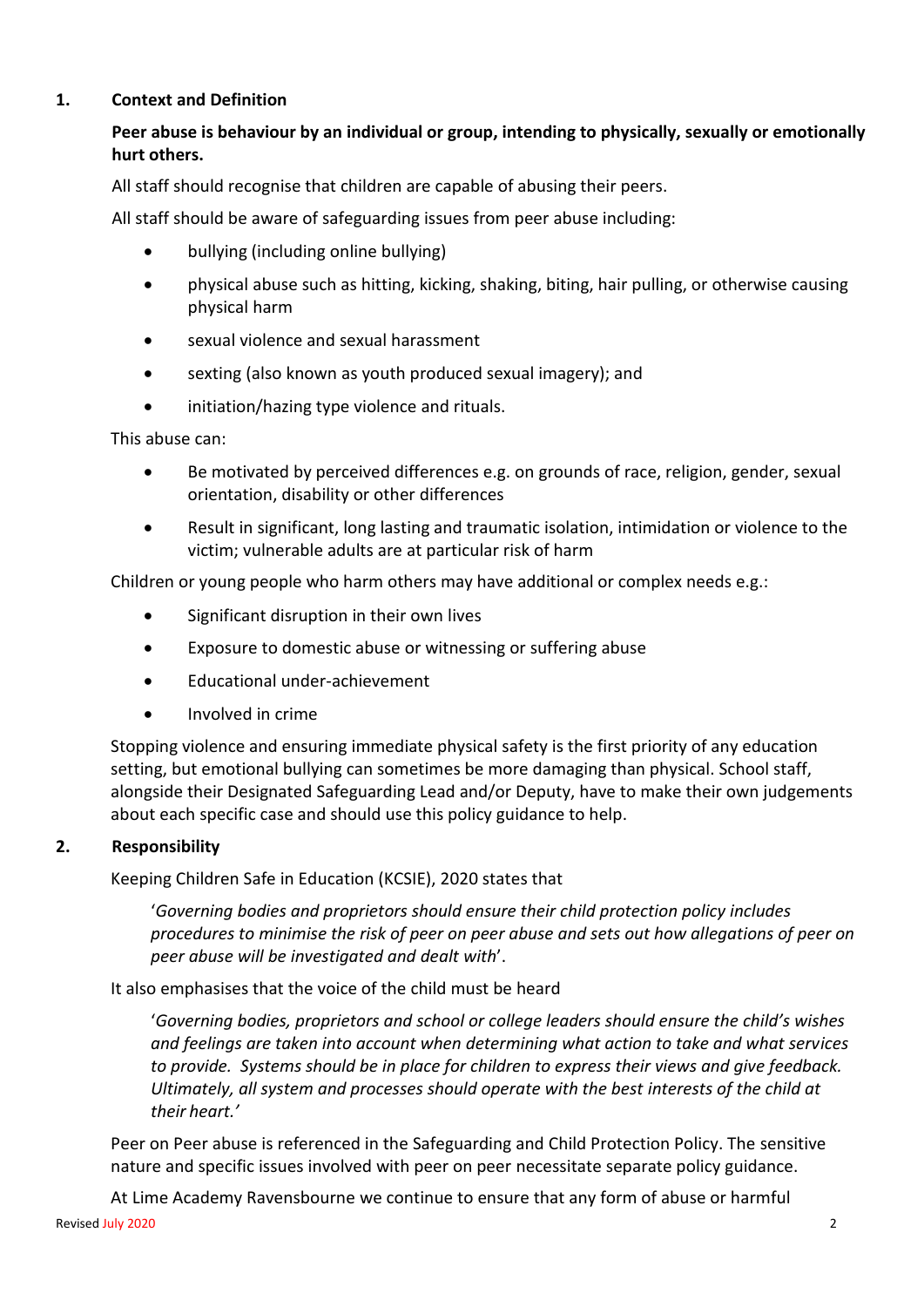behaviour is dealt with immediately and consistently to reduce the extent of harm to the young person, with full consideration to the impact on that individual child's emotional and mental health and well-being.

## **3. Purpose of Policy**

The purpose of this policy is to explore some forms of peer on peer abuse. The policy also includes a planned and supportive response to the issues.

At Lime Academy Ravensbourne we have the following policies in place that should be read in conjunction with this policy:

- 3.1 Anti-Bullying including Online Bullying Policy
- 3.2 Safeguarding and Child Protection Policy
- 3.3 Whistleblowing Policy
- 3.4 Behaviour Policy

3.5 http://limeacademyravensbourne.london/useful-information/httplimetrustlondonaboutuspolicies/

## **4. Framework and Legislation**

This policy is supported by the key principles of the Children's Act, 1989 that the child's welfare is paramount. Another key document is Working Together, 2018, highlighting that every assessment of a child, *'must be informed by the views of the child'.* (Working Together, 2018:21) This is echoed by Keeping Children Safe in Education, 2020 through ensuring procedures are in place in schools and settings to hear the voice of the child.

## **5. Abuse and harmful behaviour**

It is necessary to consider

- what abuse is and what it looks like
- how it can be managed
- what appropriate support and intervention can be put in place to meet the needs of the individual
- what preventative strategies may be put in place to reduce further risk of harm.

Abuse is abuse and should never be tolerated or passed off as 'banter' or 'part of growing up'. It is important to consider the forms abuse may take and the subsequent actions required.

- Children are vulnerable to abuse by their peers. Such abuse should be taken as seriously as abuse by adults and should be subject to the same child protection procedures.
- Children can abuse other children. This can include (but is not limited to): abuse within intimate partner relationships; bullying (including cyberbullying); sexual violence and sexual harassment; physical abuse such as hitting, kicking, shaking, biting, hair pulling, or otherwise causing physical harm; sexting and initiation/hazing type violence and rituals. (KCSIE 2020)
- Staff should not dismiss abusive behaviour as normal between young people and should not develop high thresholds before taking action.
- Staff should be aware of the potential uses of information technology for bullying and abusive behaviour between young people.
- Staff should be aware of the added vulnerability of children and young people who have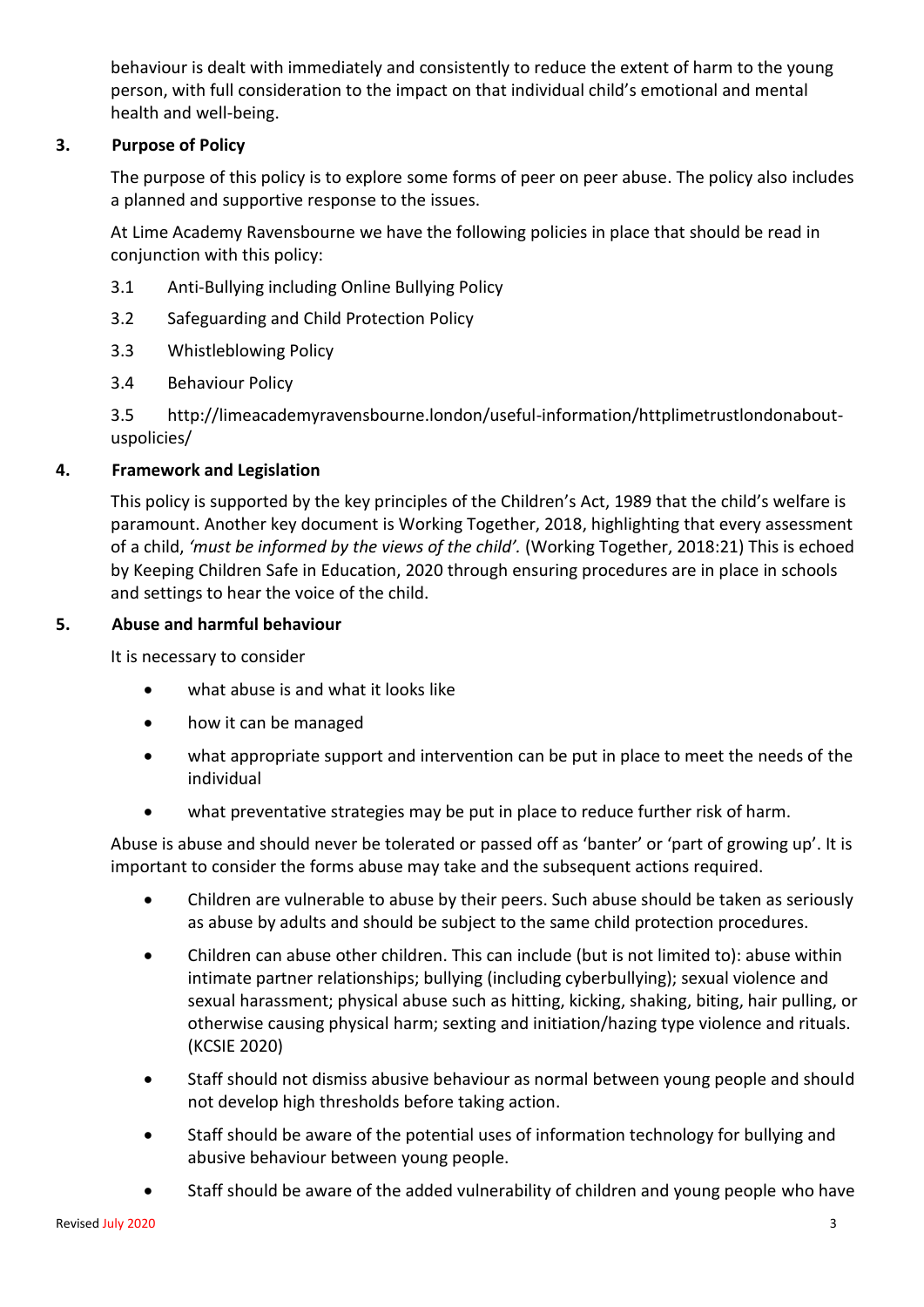been the victims of violent crime (for example mugging), including the risk that they may respond to this by abusing younger or weaker children.

The alleged perpetrator is likely to have considerable unmet needs as well as posing a significant risk of harm to other children. Evidence suggests that such children may have suffered considerable disruption in their lives, may have witnessed or been subjected to physical or [sexual](http://trixresources.proceduresonline.com/nat_key/keywords/sexual_abuse.html)  [abuse,](http://trixresources.proceduresonline.com/nat_key/keywords/sexual_abuse.html) may have problems in their educational development and may have committed other offences. They may therefore be suffering, or be at risk of suffering, [significant harm](http://trixresources.proceduresonline.com/nat_key/keywords/significant_harm.html) and be in need of protection. Any long-term plan to reduce the risk posed by the alleged perpetrator must address their needs.

## **6. Types of abuse**

There are many forms of abuse that may occur between peers and this list is not exhaustive. Each form of abuse or prejudiced behaviour is described in detail followed by advice and support on actions to be taken.

## **6.1. Physical abuse**

This may include hitting, kicking, nipping/pinching, shaking, biting, hair pulling, or otherwise causing physical harm to another person. There may be many reasons why a child harms another and it is important to understand why a young person has engaged in such behaviour, including accidently before considering the action or punishment to be undertaken.

## **6.2. Sexual violence and sexual harassment**

This must always be referred immediately to the Designated Safeguarding Lead

The DSL will follow the DfE Guidance: [Sexual violence and sexual harassment between](https://www.gov.uk/government/uploads/system/uploads/attachment_data/file/719902/Sexual_violence_and_sexual_harassment_between_children_in_schools_and_colleges.pdf)  [children in schools and colleges](https://www.gov.uk/government/uploads/system/uploads/attachment_data/file/719902/Sexual_violence_and_sexual_harassment_between_children_in_schools_and_colleges.pdf) May 2018

[https://www.gov.uk/government/publications/sexual-violence-and-sexual-harassment](https://www.gov.uk/government/publications/sexual-violence-and-sexual-harassment-between-children-in-schools-and-colleges)[between-children-in-schools-and-colleges](https://www.gov.uk/government/publications/sexual-violence-and-sexual-harassment-between-children-in-schools-and-colleges)

with consideration of

- Managing internally 65.1, page 27
- Early Help 65.2, page 28
- MASH referral 65.3. page 28
- Reporting to the police 65.4, Page 29

Sexual violence and sexual harassment can occur between two children of any age and sex. It can also occur through a group of children sexually assaulting or sexually harassing a single child or group of children.

Sexually harmful behaviour from young people is not always contrived or with the intent to harm others. There may be many reasons why a young person engages in sexually harmful behaviour and it may be just as distressing to the young person who instigates it as to the young person it is intended towards. Sexually harmful behaviour may include

- inappropriate sexual language
- inappropriate role play
- sexual touching
- sexual assault/abuse.

Staff should be aware of the importance of: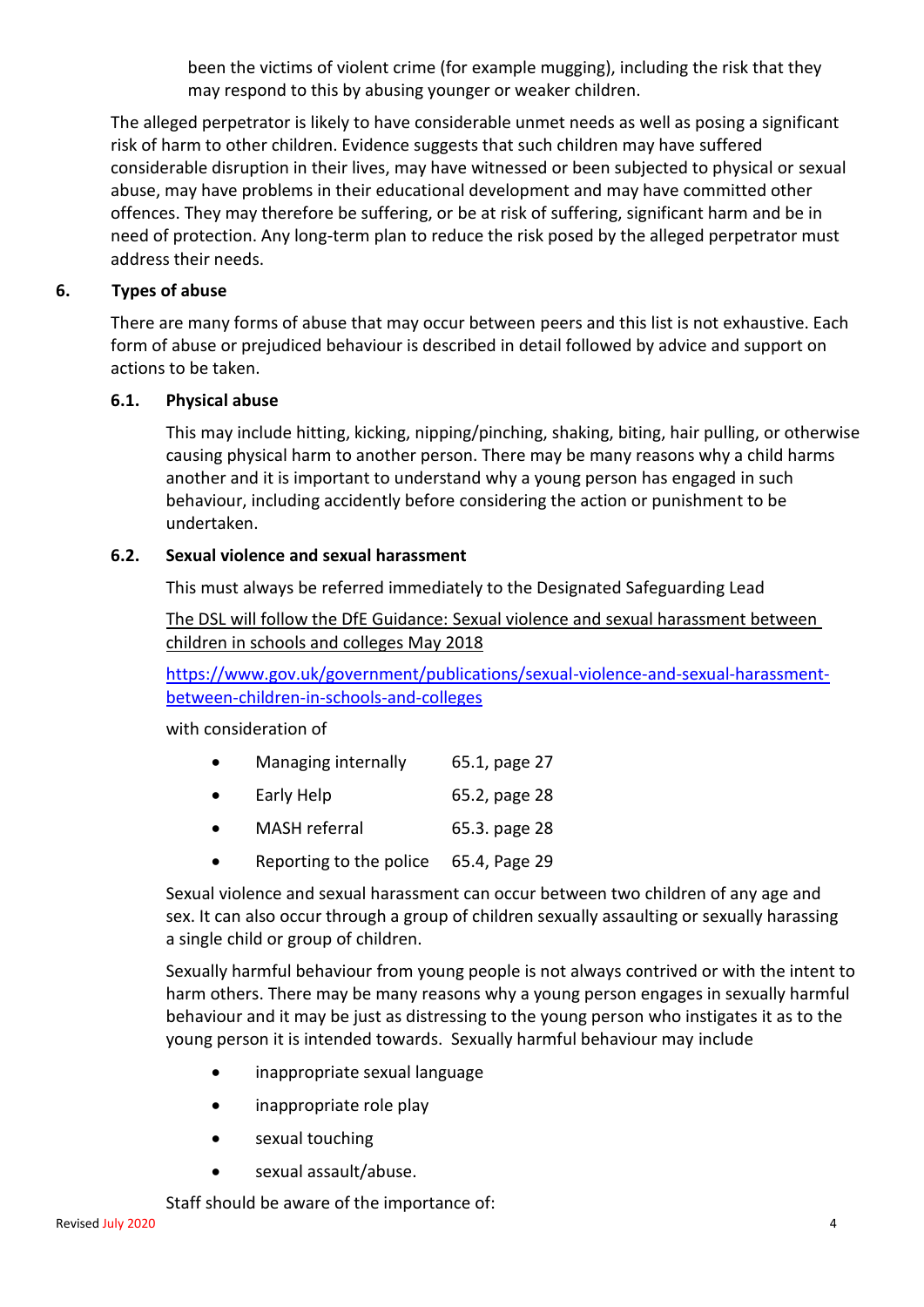- making clear that sexual violence and sexual harassment is not acceptable, will never be tolerated and is not an inevitable part of growing up
- not tolerating or dismissing sexual violence or sexual harassment as "banter", "part of growing up", "just having a laugh" or "boys being boys"; and
- challenging behaviours (potentially criminal in nature), such as grabbing bottoms, breasts and genitalia, flicking bras and lifting up skirts. Dismissing or tolerating such behaviours risks normalising them
- **Upskirting:** where someone takes a picture under a persons clothing (not necessarily a skirt) without permission and or knowledge, with the intention of viewing their genitals or buttocks (with or without underwear) to obtain sexual gratification, or cause the victim humiliation, distress or alarm. It is a criminal offence. Anyone of any gender, can be a victim.

#### **6.3. Bullying**

Bullying is unwanted, aggressive behaviour among school aged children that involves a real or perceived power imbalance. The behaviour is repeated, or has the potential to be repeated, over time. Both young people who are bullied and who bully others may have serious, lasting problems.

In order to be considered bullying, the behaviour must be aggressive and include:

- An Imbalance of Power: Young people who bully use their power—such as physical strength, access to embarrassing information, or popularity—to control or harm others. Power imbalances can change over time and in different situations, even if they involve the same people.
- Repetition: Bullying behaviours happen more than once or have the potential to happen more than once.

Bullying includes actions such as making threats, spreading rumours, attacking someone physically or verbally or for a particular reason e.g. size, hair colour, gender, sexual orientation, and excluding someone from a group on purpose.

#### **6.4. Online Bullying**

Online Bullying is the use of technology (social networking, messaging, text messages, email, chat rooms etc.) to harass threaten or intimidate someone for the same reasons as stated above.

Online bullying can take many forms

- Abusive or threatening texts, emails or messages
- Posting abusive comments on social media sites
- Sharing humiliating videos or photos of someone else
- Stealing someone's online identity
- **•** Spreading rumours online
- Trolling sending someone menacing or upsetting messages through social networks, chatrooms or games
- Developing hate sites about another person
- Prank calls or messages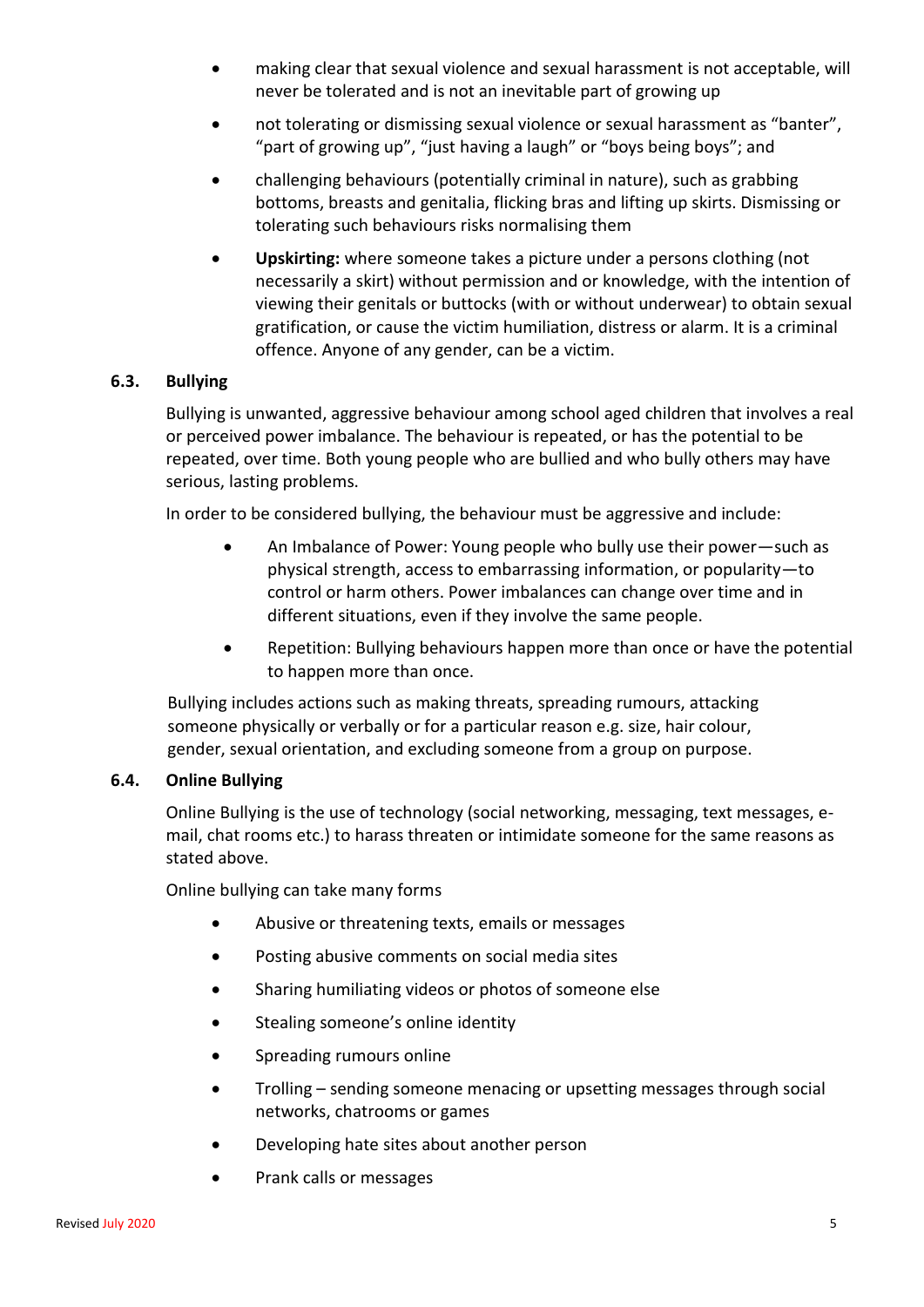- Group bullying or exclusion online
- Anonymous messaging
- Encouraging a young person to self-harm
- Pressuring children to send sexual messages or engaging in sexual conversations

#### **6.5. Sexting / Sharing nude or indecent imagery**

The term 'sexting' relates to the sending of indecent images, videos and/or written messages with sexually explicit content; these are created and sent electronically. They are often 'shared' via social networking sites and instant messaging services.

**Upskirting:** typically involves taking a picture under a person's clothing without them knowing, with the intention of viewing their genitals or buttocks to obtain sexual gratification, or cause the victim humiliation, distress or alarm. It is a criminal offence. Anyone of any gender, can be a victim.

This must always be referred immediately to the Designated Safeguarding Lead

DSL will follow the UKCIS: Sexting in schools and colleges 2016 guidance. (An updated copy of this guidance is due autumn term 2020)

[https://www.gov.uk/government/uploads/system/uploads/attachment\\_data/file/551575/6.](https://www.gov.uk/government/uploads/system/uploads/attachment_data/file/551575/6.2439_KG_NCA_Sexting_in_Schools_WEB__1_.PDF) 2439 KG NCA Sexting in Schools WEB 1.PDF

#### **6.6. Initiation/Hazing**

Hazing is a form of initiation ceremony which is used to induct newcomers into an organisation such as a private school, sports team etc. There are a number of different forms, from relatively mild rituals to severe and sometimes violent ceremonies. The ceremony welcomes newcomers by subjecting them to a series of trials which promote a bond between them. After the hazing is over, the newcomers also have something in common with older members of the organisation, because they all experienced it as part of a rite of passage. Many rituals involve humiliation, embarrassment, abuse, and harassment.

## **6.7. Prejudiced Behaviour**

The term prejudice-related bullying refers to a range of hurtful behaviour, physical or emotional or both, which causes someone to feel powerless, worthless, excluded or marginalised, and which is connected with prejudices around belonging, identity and equality in wider society – for example disabilities and special educational needs, ethnic, cultural and religious backgrounds, gender, home life, (for example in relation to issues of care, parental occupation, poverty and social class) and sexual identity.

#### **6.8. Teenage relationship abuse**

Teenage relationship abuse is a pattern of actual or threatened acts of physical, sexual, and/or emotional abuse, perpetrated by an adolescent (between the ages of 13 and 18) against a current or former partner. Abuse may include insults, coercion, social sabotage, sexual harassment, threats and/or acts ofphysical or sexual abuse. The abusive teen uses this pattern of violent and coercive behaviour, in a heterosexual or same gender relationship, in order to gain power and maintain control over the partner. This abuse may be child sexual exploitation.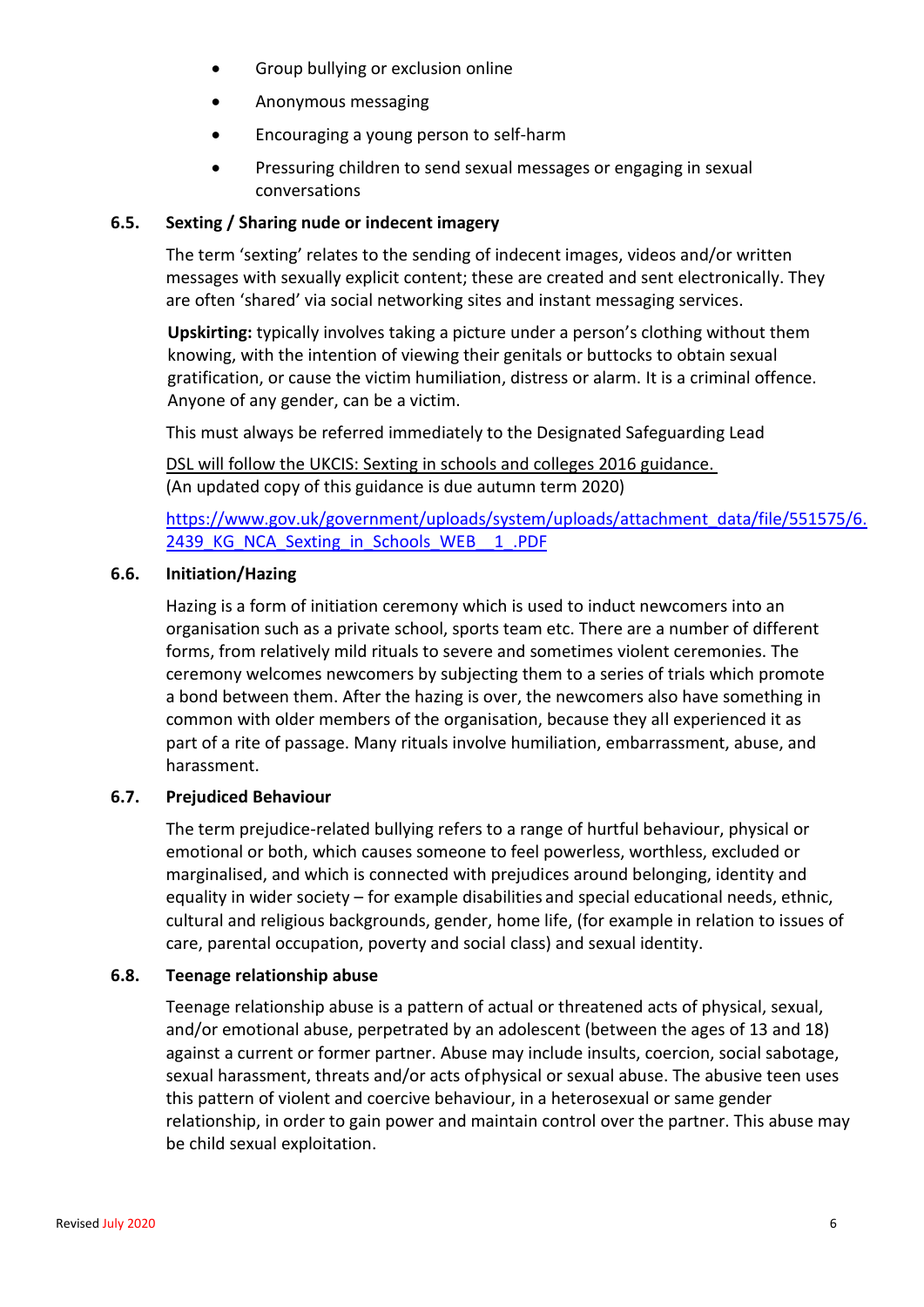#### **7. Expected staff action**

Staff should consider the seriousness of the case and make a quick decision whether to inform the Designated Safeguarding Lead immediately before taking any further in-school actions.

#### **8. Recognising peer abuse**

An assessment of an incident between peers should be completed and consider:

- Chronological and developmental ages of everyone involved
- Difference in their power or authority in relation to age, race, gender, physical, emotional or intellectual vulnerability
- All alleged physical and verbal aspects of the behaviour and incident
- Whether the behaviour involved inappropriate sexual knowledge or motivation
- What was the degree of physical aggression, intimidation, threatening behaviour or bribery
- The effect on the victim
- Any attempts to ensure the behaviour and incident is kept a secret
- The child or young person's motivation or reason for the behaviour, if they admit that it occurred
- Whether this was a one-off incident, or longer in duration

It is important to deal with a situation of peer abuse immediately and sensitively. It is necessary to gather the information as soon as possible to get the true facts. It is equally important to deal with it sensitively and think about the language used and the impact of that language on both the children and the parents when they become involved. Avoid language that may create a 'blame' culture and leave a child labelled.

Staff will talk to the children in a calm and consistent manner. Staff will not be prejudiced, judgmental, dismissive or irresponsible in dealing with such sensitive matters.

#### **8.1. Taking Action**

- Always take complaints seriously
- Gain a statement of facts from the pupil(s)
- Assess needs of victim and alleged perpetrator
- Consider referral to Police or Social Care
- Contribute to multi-agency assessments
- Convene a risk management meeting
- Record all incidents and all action taken

#### **8.2. Recording sexualised behaviour**

- Be clear, explicit and non-avoidant, and avoid vague statements or euphemisms
- Record as soon as possible, as you can quickly forget or confuse detail
- Follow the prompts on your safeguarding and child protection recording form
- Use proper names for body parts but record exactly any language or vocabulary used by the child. Use the child's exact words in quotation marks.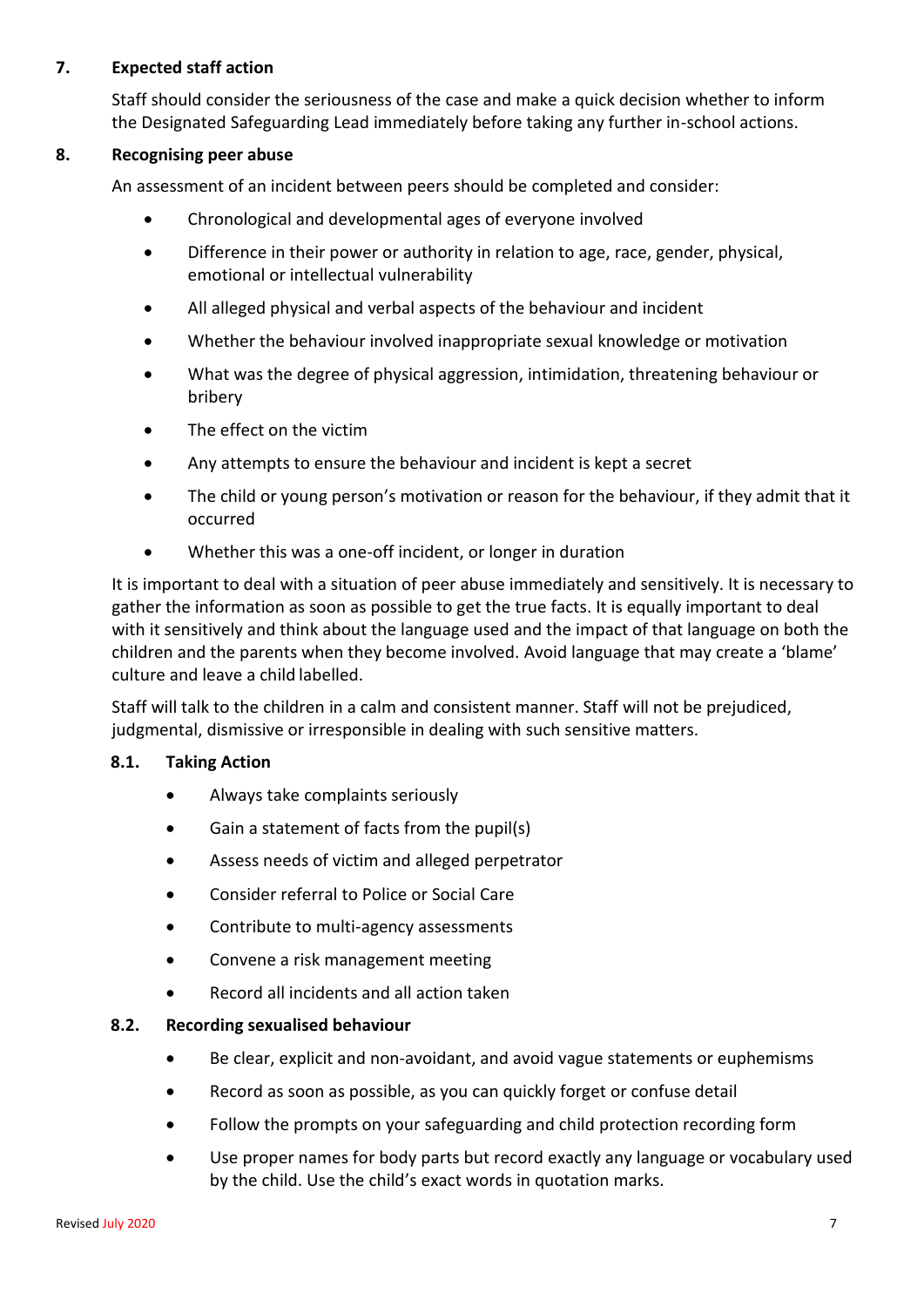Note where and when the incident happened and whether anyone else was around.

#### **8.3. Gather the Facts**

Speak to all the young people involved separately, gain a statement of facts from them and use **consistent language** and **open questions** for each account. Ask the young people to tell you what happened. Use open questions, 'where, when, why, who'. (What happened? Who observed the incident? What was seen? What was heard? Did anyone intervene?). Do not interrogate or ask leading questions.

#### **8.4. Consider the Intent**

Has this been a deliberate or contrived situation for a young person to be able to harm another?

#### **8.5. Decide on your next course of action**

If you believe any young person to be at risk of significant harm you must report to the Designated Safeguarding Lead immediately; they will follow the school's Safeguarding and Child Protection Policy.

If MASH and the police intend to pursue this further, they may ask to interview the young people in school or they may ask for parents to come to school to be spoken to. It is important to be prepared for every situation and the potential time it may take.

#### **8.6. Informing parents/carers**

The best way to inform parents/carers is face to face. Although this may be time consuming, the nature of the incident and the type of harm/abuse a young person may be suffering can cause fear and anxiety to parents/carers whether their child is the child who was harmed or who harmed another.

Is the pupil 13+ and does not want to share with parents? Use the 'Gillick' test and the 'Fraser' guidelines.

[https://www.nspcc.org.uk/preventing-abuse/child-protection-system/legal-definition](https://www.nspcc.org.uk/preventing-abuse/child-protection-system/legal-definition-child-rights-law/gillick-competency-fraser-guidelines/)[child-rights-law/gillick-competency-fraser-guidelines/](https://www.nspcc.org.uk/preventing-abuse/child-protection-system/legal-definition-child-rights-law/gillick-competency-fraser-guidelines/)

In all circumstances where the risk of harm to the child is evident then the school should encourage the young person to share the information with their parent/carer (they may be scared to tell parents/carers that they are being harmed in any way).

## **9. Points to consider**

## **9.1. What is the age of the children involved?**

How old are the young people involved in the incident and is there any age difference between those involved? In relation to sexual exploration, children under the age of 5, in particular 1-4 year olds who are learning toileting skills may show a particular interest in exploration at around this stage. This, however should not be overlooked.

## **9.2. Where did the incident or incidents take place?**

Was the incident in an open, visible place to others? If so was it observed? If not, is more supervision required within this particular area?

#### **9.3. What was the explanation by all children involved of what occurred?**

Can each of the young people give the same explanation of the incident and also what is the effect on the young people involved? Is the incident seen to be bullying for example, in which case regular and repetitive? Is the version of one young person different from another and why?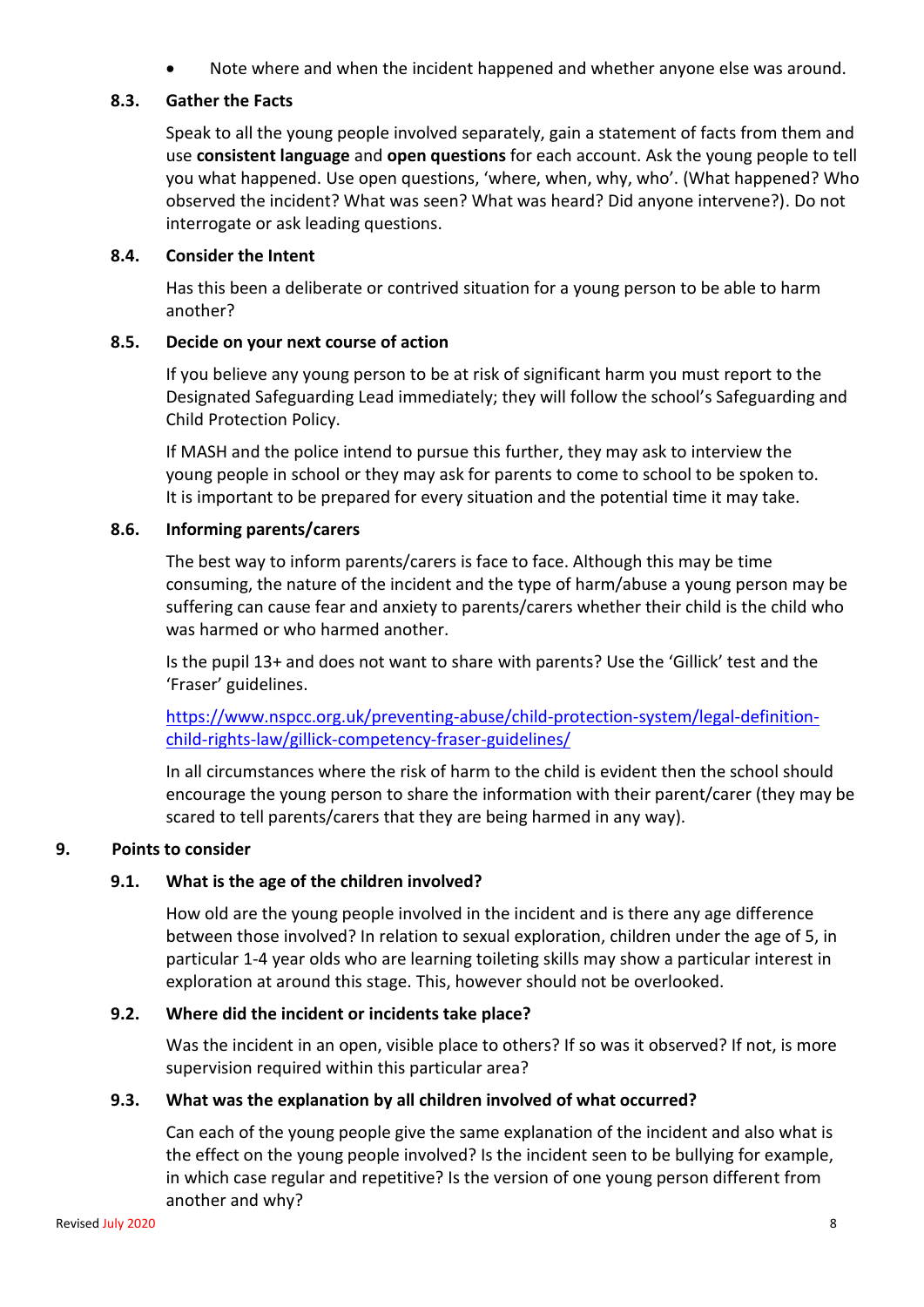#### **9.4. What is each of the children's own understanding of what occurred?**

Do the young people know/understand what they are doing? E.g. do they have knowledge of body parts, of privacy and that it is inappropriate to touch? Is the young person's explanation in relation to something they may have heard or been learning about that has prompted the behaviour? Is the behaviour deliberate and contrived? Does the young person have understanding of the impact of their behaviour on the other person?

#### **9.5. Repetition**

Has the behaviour been repeated to an individual on more than one occasion? In the same way it must be considered has the behaviour persisted to an individual after the issue has already been discussed or dealt with and appropriately resolved?

#### **10. Next Steps**

Once the outcome of the incident(s) has been established it is necessary to ensure future incidents of abuse do not occur again and consider the support and intervention required for those involved.

#### **10.1. For the young person who has been harmed**

What support they require depends on the individual young person. It may be that they wish to seek counselling or one to one support via a mentor. It may also be that they feel able to deal with the incident(s) on their own or with support of family and friends; in which case it is necessary that this young person continues to be monitored and offered support should they require it in the future. If the incidents are of a bullying nature, the young person may need support in improving peer groups/relationships with other young people, or some restorative justice work with all those involved may be required.

Other interventions that could be considered may target a whole class or year group for example a speaker on online bullying, relationship abuse etc. It may be that through the continued curriculum of Relationship and Sex Education (from 2020), PSHE and SMSC that certain issues can be discussed and debated more frequently.

If the young person feels particularly vulnerable it may be that a risk assessment can be put in place for them whilst in school so that they have someone named that they can talk to, support strategies for managing future issues and identified services to offer additional support.

## **10.2. For the young person who has displayed harmful behaviour**

It is important to find out why the young person has behaved in such a way. It may be that the young person is experiencing their own difficulties and may even have been harmed themselves in a similar way. In such cases support such as one to one mentoring or counselling may also be necessary.

Particular support from identified services may be necessary through an early help referral and the young person may require additional support from family members.

Once the support required to meet the individual needs of the young person has been met, it is important that the young person receives a consequence for their behaviour. This may be in the form of restorative justice e.g. making amends with the young person they have targeted if this has been some form of bullying. In the cases of sexually harmful behaviour it may be a requirement for the young person to engage in one to one work with a particular service or agency (if a crime has been committed this may be through the police or youth offending service). If there is any form of criminal investigation ongoing it may be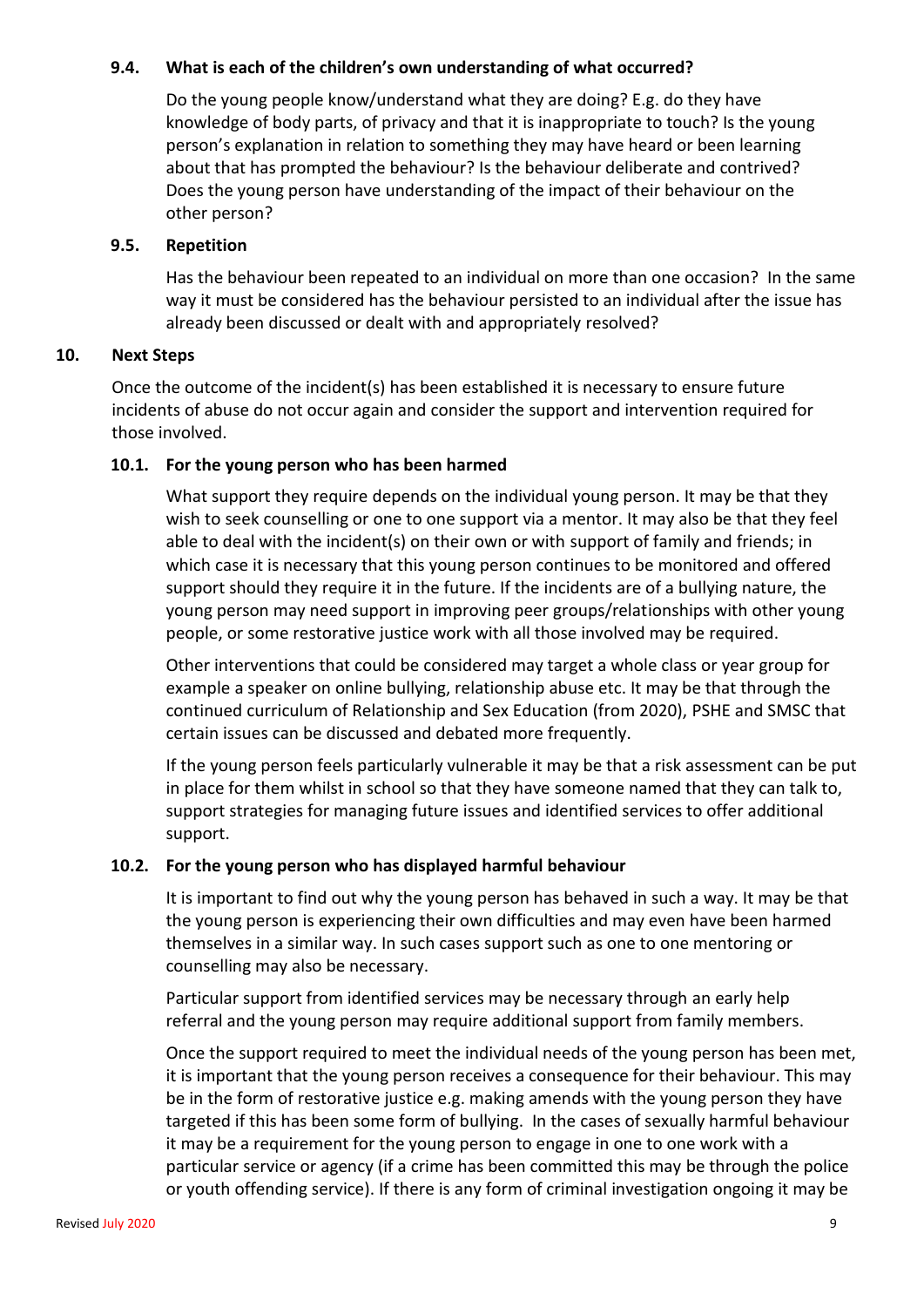that this young person cannot be educated on site until the investigation has concluded. In which case, the young person will need to be provided with appropriate support and education elsewhere.

It may be that the behaviour that the young person has displayed may continue to pose a risk to others, in which case an individual risk assessment may be required. This should be completed via a multi- agency response to ensure that the needs of the young person and the risks towards others are measured by all of those agencies involved including the young person and their parents. This may mean additional supervision of the young person or protective strategies if the young person feels at risk of engaging in further inappropriate or harmful behaviour.

The school may also choose a punishment as a consequence such as exclusion or internal exclusion/inclusion/seclusion for a period of time to allow the young person to reflect on their behaviour.

#### **10.3. After care**

It is important that following the incident the young people involved continue to feel supported and receive help even if they have stated that they are managing the incident. Sometimes the feelings of remorse, regret or unhappiness may occur at a much later stage than the incident. It is important to ensure that the young people do not engage in any further harmful behaviour either towards someone else or to themselves as a way of coping (e.g. self-harm). For this reason, regular reviews with the young people following the incident(s) are imperative.

#### **11. Preventative Strategies**

Peer on peer abuse can and will occur on any site even with the most robust policies and support processes. It is important to develop appropriate strategies to proactively prevent peer on peer abuse.

This school has an open environment where young people feel safe to share information about anything that is upsetting or worrying them. There is a strong and positive PSHE/SMSC curriculum that tackles such issues as prejudiced behaviour and gives children an open forum to talk things through rather than seek one on one opportunities to be harmful to one another. The school makes sure that 'support and report' signposting is available to young people.

Staff will not dismiss issues as 'banter' or 'growing up' or compare them to their own experiences of childhood. Staff will consider each issue and each individual in their own right before taking action.

Young people are part of changing their circumstances and, through school council and pupil voice for example, we encourage young people to support changes and develop 'rules of acceptable behaviour'. We involve pupils in the positive ethos in school; one where all young people understand the boundaries of behaviour before it becomes abusive.

#### **12. Where to go for further information**

- 12.1. DfE: Statutory guidance: Working together to safeguard children, 2018 <https://www.gov.uk/government/publications/working-together-to-safeguard-children--2>
- 12.2. DfE: Statutory guidance: Keeping children safe in education, September 2020 <https://www.gov.uk/government/publications/keeping-children-safe-in-education--2>
- 12.3. DfE Guidance: [Sexual violence and sexual harassment between children in schools and](https://www.gov.uk/government/uploads/system/uploads/attachment_data/file/719902/Sexual_violence_and_sexual_harassment_between_children_in_schools_and_colleges.pdf)  [colleges,](https://www.gov.uk/government/uploads/system/uploads/attachment_data/file/719902/Sexual_violence_and_sexual_harassment_between_children_in_schools_and_colleges.pdf) May 2018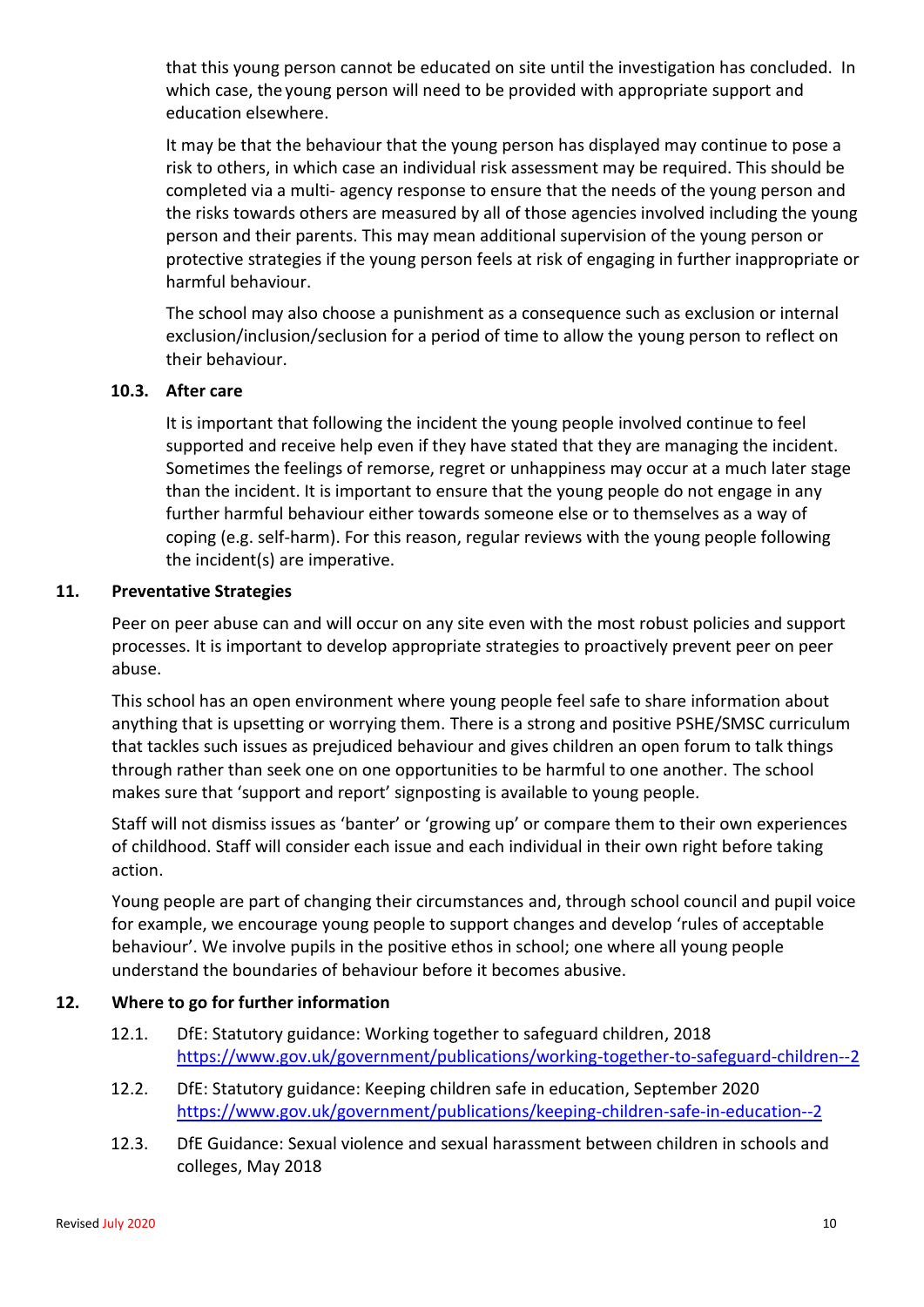[https://www.gov.uk/government/publications/sexual-violence-and-sexual-harassment](https://www.gov.uk/government/publications/sexual-violence-and-sexual-harassment-between-children-in-schools-and-colleges)[between-children-in-schools-and-colleges](https://www.gov.uk/government/publications/sexual-violence-and-sexual-harassment-between-children-in-schools-and-colleges)

- 12.4. DfE: Searching, screening and confiscation at school, January 2018 <https://www.gov.uk/government/publications/searching-screening-and-confiscation>
- 12.5. DfE: Preventing and Tackling Bullying, July 2017 <https://www.gov.uk/government/publications/preventing-and-tackling-bullying>
- 12.6. DfE: Statutory guidance School exclusion, May 2020 <https://www.gov.uk/government/publications/school-exclusion>
- 12.7. DfE: Teaching Online Safety in Schools, June 2019 <https://www.gov.uk/government/publications/teaching-online-safety-in-schools>
- 12.8. DfE: Relationship Education and Relationship and Sex Education, July 2020 [https://www.gov.uk/government/publications/relationships-education-relationships-and](https://www.gov.uk/government/publications/relationships-education-relationships-and-sex-education-rse-and-health-education)[sex-education-rse-and-health-education](https://www.gov.uk/government/publications/relationships-education-relationships-and-sex-education-rse-and-health-education)
- 12.9. DfE: Behaviour and discipline in schools, July 2020 <https://www.gov.uk/government/publications/behaviour-and-discipline-in-schools>
- 12.10. DfE: Mental health and behaviour in schools, November 2018 <https://www.gov.uk/government/publications/mental-health-and-behaviour-in-schools--2>
- 12.11. DfE: Children Missing Education, September 2016 <https://www.gov.uk/government/publications/children-missing-education>
- 12.12. DfE: Cyberbullying: Advice for headteachers and school staff, November 2014 [https://assets.publishing.service.gov.uk/government/uploads/system/uploads/attachment](https://assets.publishing.service.gov.uk/government/uploads/system/uploads/attachment_data/file/374850/Cyberbullying_Advice_for_Headteachers_and_School_Staff_121114.pdf) data/file/374850/Cyberbullying Advice for Headteachers and School Staff 121114.pdf
- 12.13. DfE: Mental health and behaviour in schools, November 2018 <https://www.gov.uk/government/publications/mental-health-and-behaviour-in-schools--2>
- 12.14. UKCIS: Sexting guidance for schools, 2016 <https://www.gov.uk/government/publications/sexting-in-schools-and-colleges> (An updated copy of this guidance is due autumn term 2020)
- 12.15. UKCIS: Tackling race and faith targeted bullying face to face and online. May 2017 [https://www.gov.uk/government/publications/tackling-race-and-faith-targeted-bullying](https://www.gov.uk/government/publications/tackling-race-and-faith-targeted-bullying-face-to-face-and-online-a-guide-for-schools)[face-to-face-and-online-a-guide-for-schools](https://www.gov.uk/government/publications/tackling-race-and-faith-targeted-bullying-face-to-face-and-online-a-guide-for-schools)
- 12.16. UKCIS: Education for a connected world, June 2020 <https://www.gov.uk/government/publications/education-for-a-connected-world>
- 12.17. London Child Protection Procedures, edition 5, 2018 <http://www.londoncp.co.uk/>
- 12.18. Havering: Online CSE toolkit <https://www.havering.gov.uk/Pages/Services/Sexual-exploitation.aspx>
- 12.19. Brook Traffic Light Tool [https://www.brook.org.uk/training/wider-professional-training/sexual-behaviours-traffic-light](https://www.brook.org.uk/training/wider-professional-training/sexual-behaviours-traffic-light-tool/)[tool/](https://www.brook.org.uk/training/wider-professional-training/sexual-behaviours-traffic-light-tool/)
- 12.20. Gov.uk: Equality Act 2010: advice for schools <https://www.gov.uk/government/publications/equality-act-2010-advice-for-schools>
- 12.21. Equality and Human Rights Commission: Public Sector Equality Duty Guidance for Schools in England